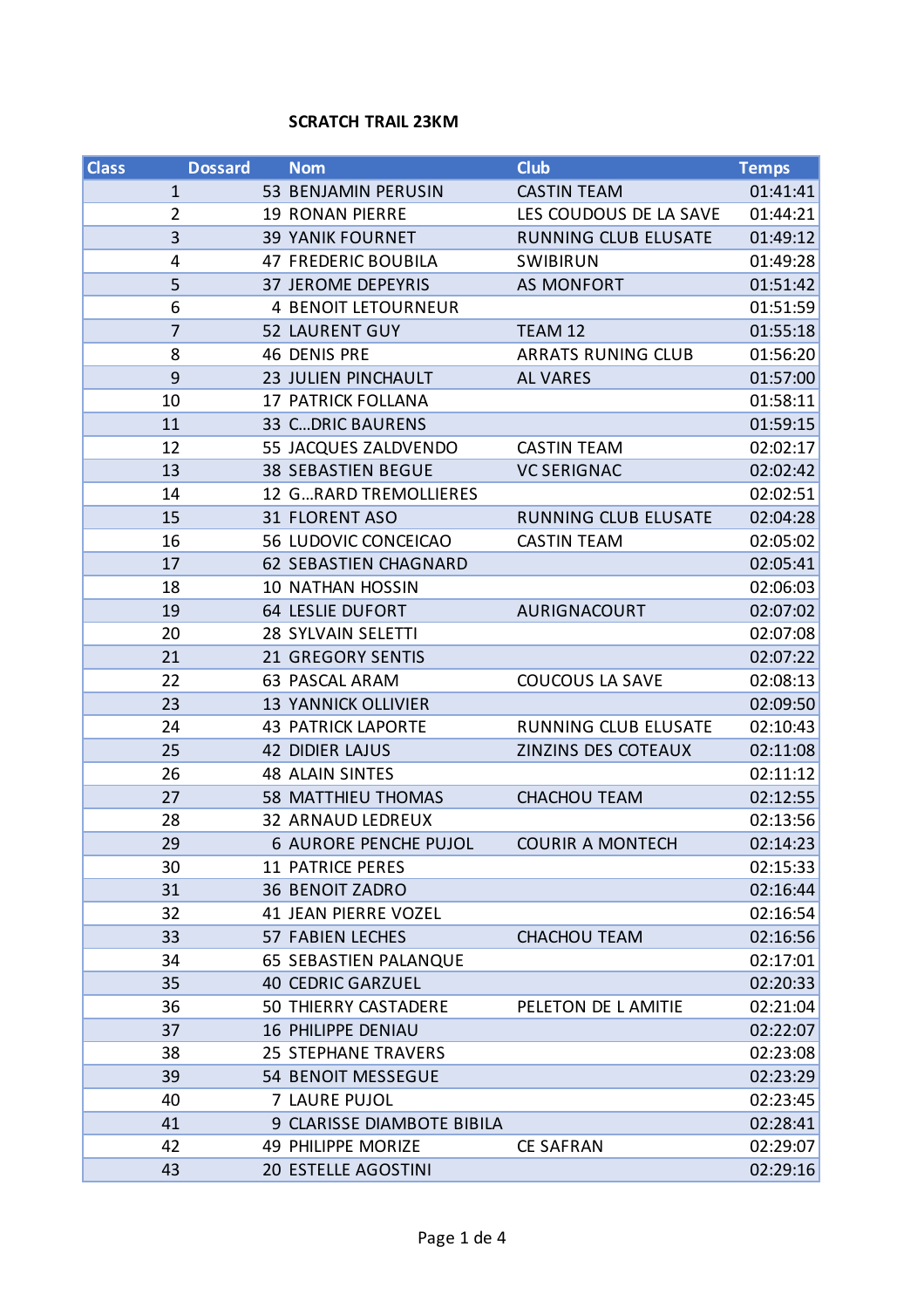| 44 | 2 LAURENT VALENTIN          |                             | 02:29:56 |
|----|-----------------------------|-----------------------------|----------|
| 45 | 1 FLORENT FREMONT           |                             | 02:29:59 |
| 46 | 24 CARLA FANTIN             |                             | 02:32:31 |
| 47 | 22 NICOLAS DUCASS           | <b>AUCH BASKET CLUB</b>     | 02:32:48 |
| 48 | <b>35 AURORE CAGNAT</b>     | <b>ARRATS RUNING CLUB</b>   | 02:33:57 |
| 49 | 27 GABRIELLE LEMEUR         |                             | 02:40:27 |
| 50 | 8 OLIVIER ESTELL            |                             | 02:40:44 |
| 51 | <b>44 NICOLAS DAUBE</b>     |                             | 02:42:58 |
| 52 | <b>45 FRANCK WASER</b>      |                             | 02:42:59 |
| 53 | <b>60 ELODIE HUNZIKER</b>   | <b>ARRATS RUNING CLUB</b>   | 02:43:34 |
| 54 | <b>61 ALEXANDRE FAURE</b>   | CARTO <sub>32</sub>         | 02:43:36 |
| 55 | <b>15 STPHANE MAZELLIER</b> |                             | 02:45:49 |
| 56 | 26 ERIC COSTANZO            |                             | 02:45:57 |
| 57 | 18 ANDR BARBARA             | <b>ARATZ RUNNING CLUB</b>   | 02:47:46 |
| 58 | 3 STPHANE BLOND             |                             | 02:49:44 |
| 59 | <b>30 CAROLINE KRAUT</b>    | <b>1% L EQUIPEE SAUVAGE</b> | 02:51:46 |
| 60 | 5 CHRISTIAN HERNANDEZ       | <b>CMBM</b>                 | 02:51:48 |
| 61 | 14 JR'ME MONTFRONT          | <b>ARRATZ TRAIL</b>         | 02:53:19 |

#### **VETERANS TRAIL 23KM**

| <b>Class</b> | <b>Dossard</b> |    | <b>Nom</b>                   | Club                        | <b>Temps</b> |
|--------------|----------------|----|------------------------------|-----------------------------|--------------|
|              | 1              |    | <b>39 YANIK FOURNET</b>      | <b>RUNNING CLUB ELUSATE</b> | 01:49:12     |
|              | $\overline{2}$ |    | <b>4 BENOIT LETOURNEUR</b>   |                             | 01:51:59     |
|              | $\overline{3}$ |    | 52 LAURENT GUY               | TEAM 12                     | 01:55:18     |
|              | 4              |    | 46 DENIS PRE                 | <b>ARRATS RUNING CLUB</b>   | 01:56:20     |
|              | 5              |    | <b>17 PATRICK FOLLANA</b>    |                             | 01:58:11     |
|              | 6              |    | 33 CDRIC BAURENS             |                             | 01:59:15     |
|              | $\overline{7}$ |    | 55 JACQUES ZALDVENDO         | <b>CASTIN TEAM</b>          | 02:02:17     |
|              | 8              |    | <b>38 SEBASTIEN BEGUE</b>    | <b>VC SERIGNAC</b>          | 02:02:42     |
|              | 9              |    | <b>12 GRARD TREMOLLIERES</b> |                             | 02:02:51     |
|              | 10             |    | 56 LUDOVIC CONCEICAO         | <b>CASTIN TEAM</b>          | 02:05:02     |
|              | 11             |    | <b>62 SEBASTIEN CHAGNARD</b> |                             | 02:05:41     |
|              | 12             |    | <b>63 PASCAL ARAM</b>        | <b>COUCOUS LA SAVE</b>      | 02:08:13     |
|              | 13             |    | <b>13 YANNICK OLLIVIER</b>   |                             | 02:09:50     |
|              | 14             |    | <b>43 PATRICK LAPORTE</b>    | RUNNING CLUB ELUSATE        | 02:10:43     |
|              | 15             |    | <b>42 DIDIER LAJUS</b>       | ZINZINS DES COTEAUX         | 02:11:08     |
|              | 16             |    | <b>48 ALAIN SINTES</b>       |                             | 02:11:12     |
|              | 17             |    | <b>32 ARNAUD LEDREUX</b>     |                             | 02:13:56     |
|              | 18             |    | <b>11 PATRICE PERES</b>      |                             | 02:15:33     |
|              | 19             |    | <b>36 BENOIT ZADRO</b>       |                             | 02:16:44     |
|              | 20             |    | <b>41 JEAN PIERRE VOZEL</b>  |                             | 02:16:54     |
|              | 21             |    | <b>57 FABIEN LECHES</b>      | <b>CHACHOU TEAM</b>         | 02:16:56     |
|              | 22             | 40 | <b>CEDRIC GARZUEL</b>        |                             | 02:20:33     |
|              | 23             |    | 50 THIERRY CASTADERE         | PELETON DE L AMITIE         | 02:21:04     |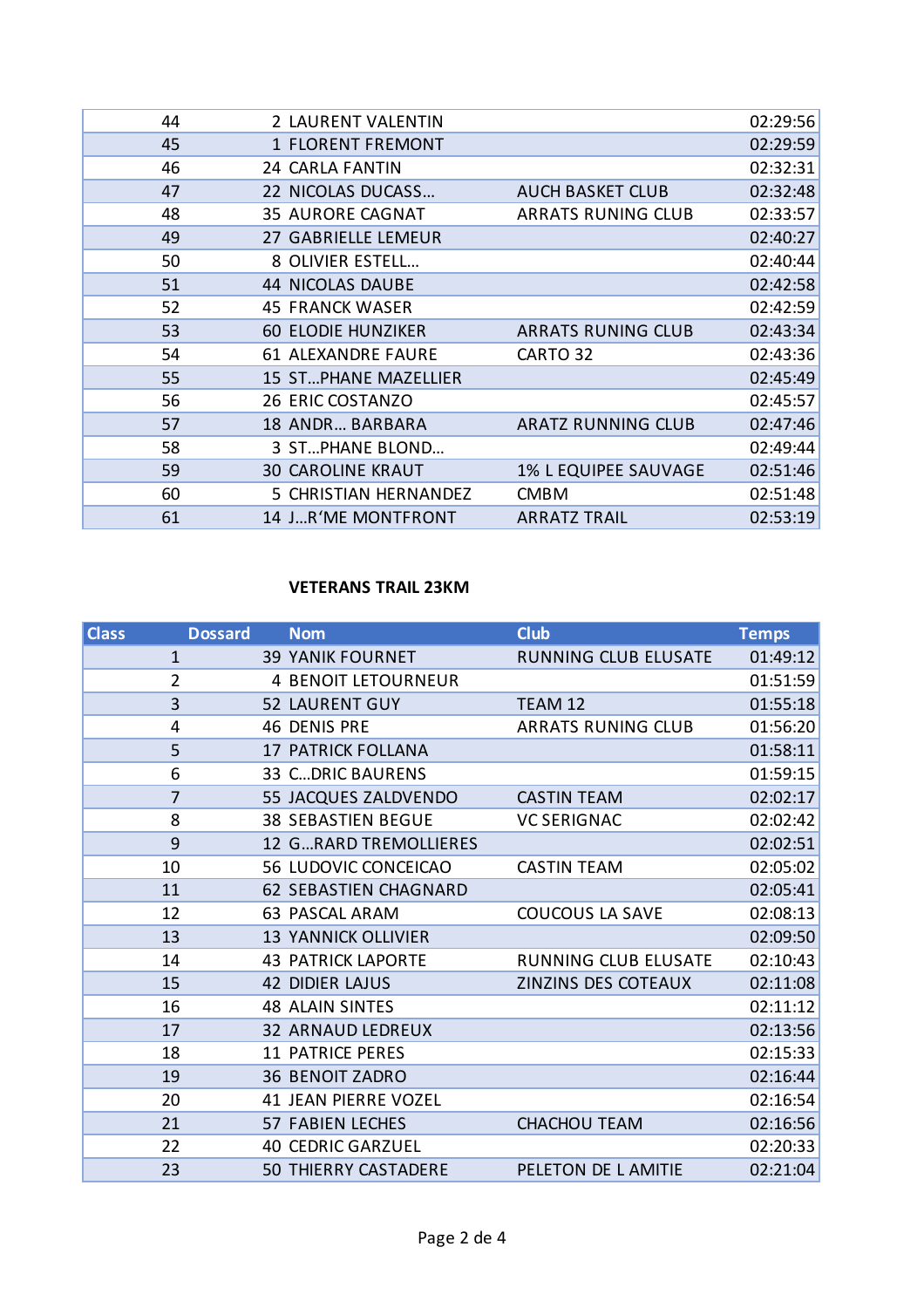| 24 | <b>16 PHILIPPE DENIAU</b>   |                           | 02:22:07 |
|----|-----------------------------|---------------------------|----------|
| 25 | <b>25 STEPHANE TRAVERS</b>  |                           | 02:23:08 |
| 26 | <b>49 PHILIPPE MORIZE</b>   | <b>CE SAFRAN</b>          | 02:29:07 |
| 27 | 2 LAURENT VALENTIN          |                           | 02:29:56 |
| 28 | <b>1 FLORENT FREMONT</b>    |                           | 02:29:59 |
| 29 | 8 OLIVIER ESTELL            |                           | 02:40:44 |
| 30 | <b>44 NICOLAS DAUBE</b>     |                           | 02:42:58 |
| 31 | <b>45 FRANCK WASER</b>      |                           | 02:42:59 |
| 32 | <b>15 STPHANE MAZELLIER</b> |                           | 02:45:49 |
| 33 | 18 ANDR BARBARA             | <b>ARATZ RUNNING CLUB</b> | 02:47:46 |
| 34 | 3 ST PHANE BLOND            |                           | 02:49:44 |
| 35 | 5 CHRISTIAN HERNANDEZ       | <b>CMBM</b>               | 02:51:48 |
| 36 | 14 JR'ME MONTFRONT          | <b>ARRATZ TRAIL</b>       | 02:53:19 |
|    |                             |                           |          |

# **SENIORS TRAIL 23KM**

| <b>Class</b> | <b>Dossard</b> | <b>Nom</b>                   | <b>Club</b>                 | <b>Temps</b> |
|--------------|----------------|------------------------------|-----------------------------|--------------|
| 1            |                | 53 BENJAMIN PERUSIN          | <b>CASTIN TEAM</b>          | 01:41:41     |
| 2            |                | <b>19 RONAN PIERRE</b>       | LES COUDOUS DE LA SAVE      | 01:44:21     |
| 3            |                | <b>47 FREDERIC BOUBILA</b>   | <b>SWIBIRUN</b>             | 01:49:28     |
| 4            |                | <b>37 JEROME DEPEYRIS</b>    | <b>AS MONFORT</b>           | 01:51:42     |
| 5            |                | 23 JULIEN PINCHAULT          | <b>AL VARES</b>             | 01:57:00     |
| 6            |                | 31 FLORENT ASO               | <b>RUNNING CLUB ELUSATE</b> | 02:04:28     |
| 7            |                | 28 SYLVAIN SELETTI           |                             | 02:07:08     |
| 8            |                | 21 GREGORY SENTIS            |                             | 02:07:22     |
| 9            |                | 58 MATTHIEU THOMAS           | <b>CHACHOU TEAM</b>         | 02:12:55     |
| 10           |                | <b>65 SEBASTIEN PALANQUE</b> |                             | 02:17:01     |
| 11           |                | 54 BENOIT MESSEGUE           |                             | 02:23:29     |
| 12           |                | 22 NICOLAS DUCASS            | <b>AUCH BASKET CLUB</b>     | 02:32:48     |
| 13           |                | 26 ERIC COSTANZO             |                             | 02:45:57     |

#### **ESPOIRS TRAIL 23KM**

| <b>Class</b> | <b>Dossard</b> | <b>Nom</b>              | Club | Temps'   |
|--------------|----------------|-------------------------|------|----------|
|              |                | <b>10 NATHAN HOSSIN</b> |      | 02:06:03 |

### **SENIORS F TRAIL 23KM**

| <b>Class</b> | <b>Dossard</b> | <b>Nom</b>                 | <b>Club</b>      | <b>Temps</b> |
|--------------|----------------|----------------------------|------------------|--------------|
|              |                | 64 LESLIE DUFORT           | AURIGNACOURT     | 02:07:02     |
|              |                | 6 AURORE PENCHE PUJOL      | COURIR A MONTECH | 02:14:23     |
|              |                | 7 LAURE PUJOL              |                  | 02:23:45     |
|              |                | 9 CLARISSE DIAMBOTE BIBILA |                  | 02:28:41     |